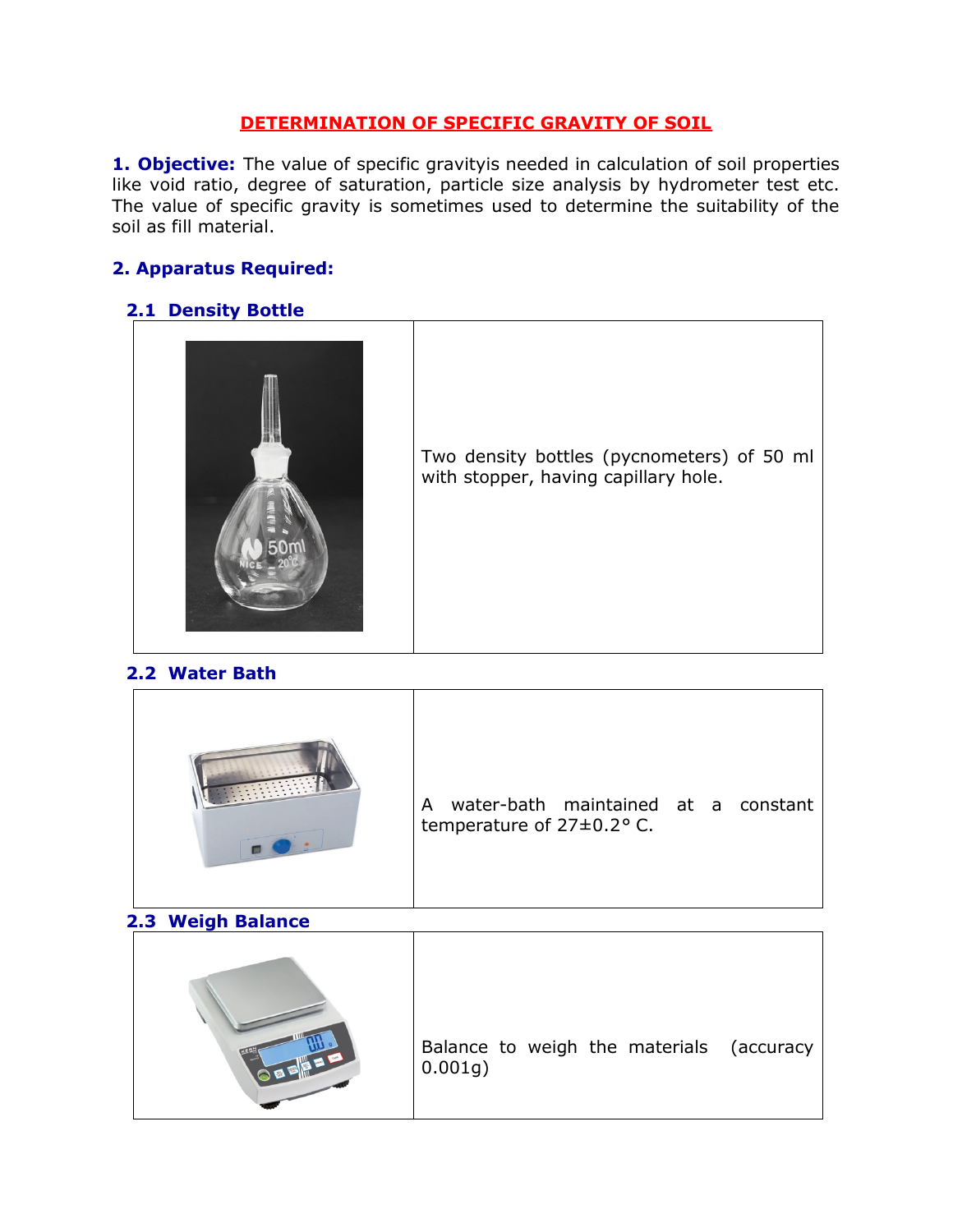### 2.4 Wash Bottle



#### 2.5 Vacuum desiccators

**2.6 Hot Air Oven,** thermostatically controlled, capable of maintaining temperature of 105<sup>0</sup> to 110<sup>0</sup> C.

3. Reference- IS 2720 (Part-3/Sec-2): 1980 (Reaffirmed 2021) "Method of test for soil: Determination of Specific Gravity, Section-1, Fine Grained Soils."

### 4. Procedure:

**4.1.** Clean and dry the density bottle. Wash the bottle with water and allow it to drain. Wash it with alcohol and drain it to remove water. Wash it with ether to remove alcohol and drain ether. Weigh the empty bottle with stopper  $(W_1)$ .

**4.2** Take about 5 to 10 gm of oven dried soil sample which is cooled in desiccator. Transfer it to the bottle. Find the weight of the bottle and soil  $(W_2)$ .

**4.3** Put 10 ml of distilled water in the bottle to allow the soil to soak completely. Leave it for about 2 hours.

4.4 Again fill the bottle completely with distilled water put the stopper and keep the bottle under constant temperature water bath  $(T_x^0C)$ . Take the bottle outside and wipe it clean and dry note.Now determine the weight of the bottle and the contents  $(W_3)$ .

**4.5** Now empty the bottle and thoroughly clean it. Fill the bottle with only distilled water and weigh it. Let it be (W<sub>4</sub>) at temperature (T<sub>x</sub><sup>0</sup>C)

**4.6** Repeat the same process for 2 to 3 times.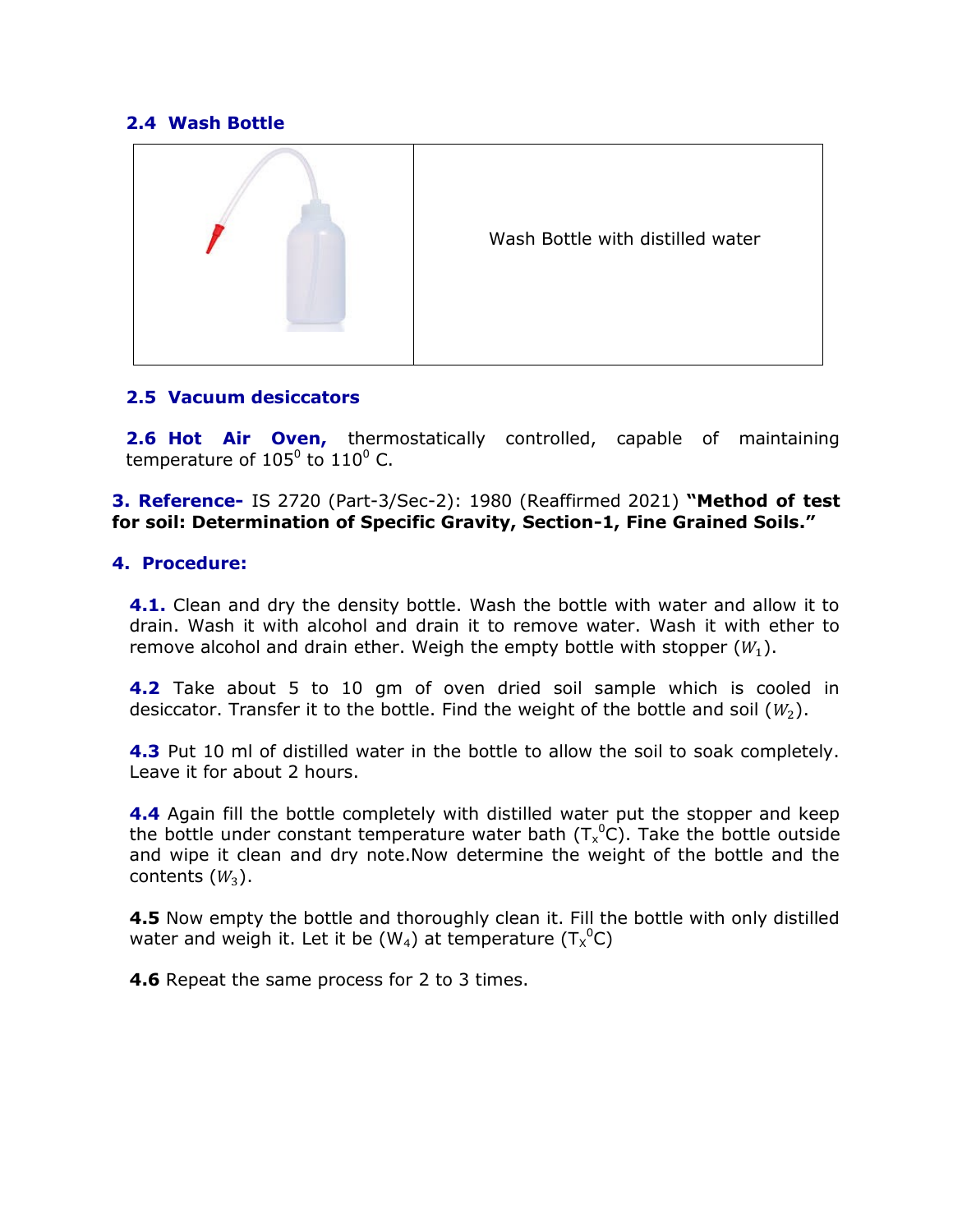# 5. Observations:

| S.No.          | Weight                                                                                            | $\overline{\mathbf{2}}$ | 3 |
|----------------|---------------------------------------------------------------------------------------------------|-------------------------|---|
|                | Weight of density<br>bottle $(W_1, g)$                                                            |                         |   |
| $\overline{2}$ | Weight of density<br>bottle + dry soil $(W_2,$<br>g)                                              |                         |   |
| 3              | Weight of density<br>bottle + dry soil+<br>water at temperature<br>$T_X^0C$ (W <sub>3</sub> , g). |                         |   |
| 4              | Weight of density<br>bottle + water $(W_4, g)$<br>at temperature $T_{x}{}^{0}C$                   |                         |   |
| 5              | Specific Gravity G at                                                                             |                         |   |
|                | Average Specific<br>Gravity at $T_x{}^0C$                                                         |                         |   |

# 6. Calculation:

Specific gravity of soil = Weight of soil/ Weight of water of equal volume at  $27^{\circ}$ C  $= (W_2 - W_1) / [(W_4 - W_1) - (W_3 - W_2)]$  $= (W_2 - W_1) / [(W_2 - W_1) - (W_3 - W_4)]$ 

7. Reporting: Unless or otherwise specified, specific gravity value reported shall be based on water at 27<sup>°</sup>C. The average of the values obtained shall be as the specific gravity to the nearest of 0.01. If the two results differ by more than 0.03 the test shall be repeated.

Specific Gravity at 27 $^{\text{o}}$  C= Kx Specific Gravity at T $_{\text{x}}$ <sup>0</sup>C

Where, K= (Density of water at  $T_{X}{}^{0}$ C/Density of water at 27°C)